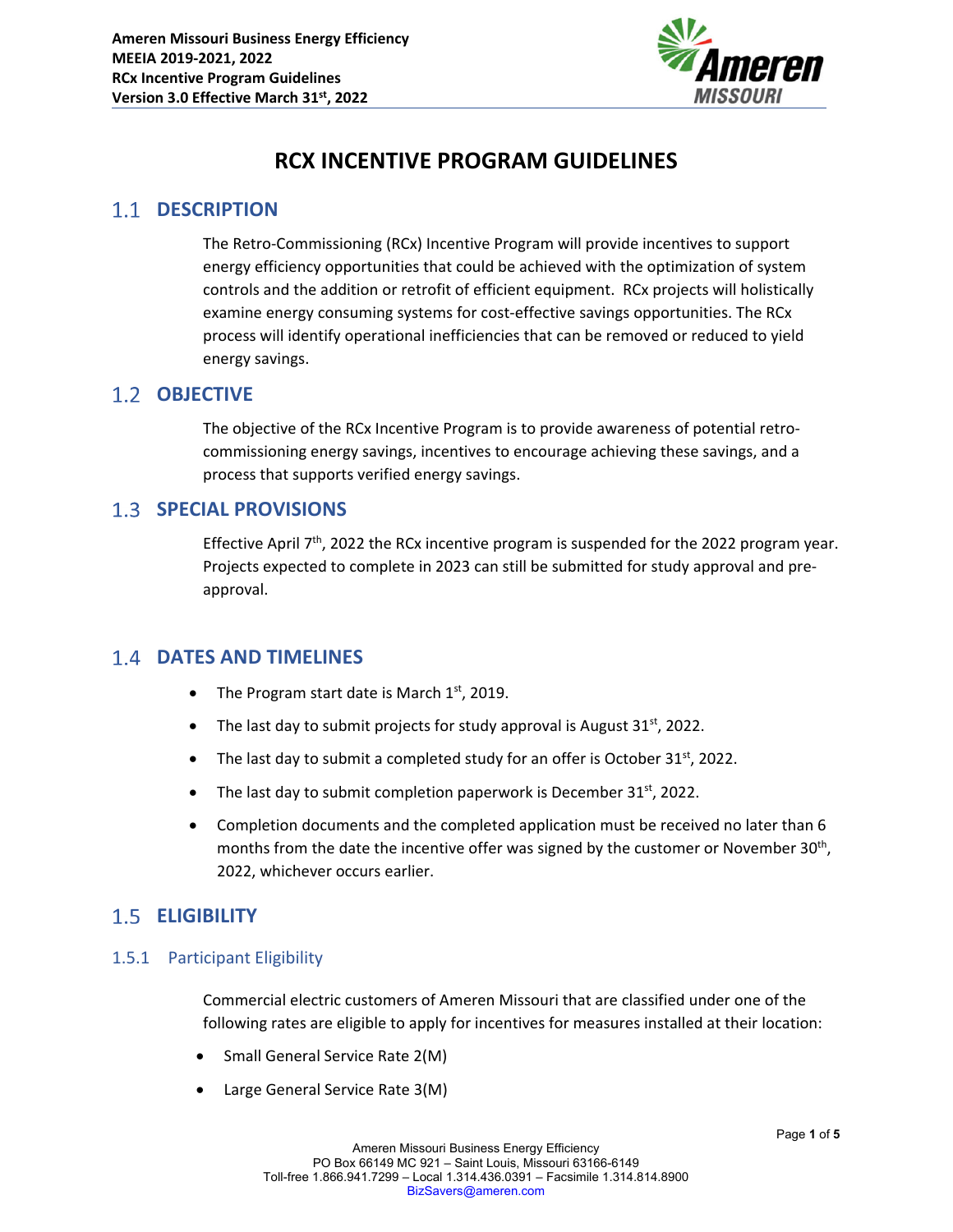

- Small Primary Service Rate 4(M)
- Large Primary Service Rate 11(M)

#### 1.5.2 Facility Type Eligibility

To be eligible for the RCx Incentive Program, sites must also meet **at least one** of the following conditions:

- $\bullet$  Higher than average electric energy intensities (kWh/ft<sup>2</sup>) based on business type
- $\bullet$  Minimum of 100,000 ft<sup>2</sup> of conditioned space
- Presence of an Energy Management System (EMS)

#### 1.5.3 Approved RCx Service Providers

To be eligible for the RCx Incentive Program, customers must use an approved RCx Service Provider. Contractor participation is restricted to Ameren Missouri BizSavers Trade Allies approved for the 2019‐2021, 2022 program cycle and who have also been approved as an RCx Service Provider.

For information on how to become an approved RCx Service Provider please contact the Ameren Missouri BizSavers Team at BizSavers*@ameren.com*.

#### 1.5.4 Payee Eligibility

Eligible Ameren Missouri customers may elect to receive incentive payments for qualifying measures through one of the following methods:

- By check to the Ameren Missouri customer associated with the project
- As a bill credit toward the Ameren Missouri company account where qualifying measures were installed
- By authorizing a check to be made payable to an approved Ameren Missouri RCx Service Provider that is in good standing

*Note: Upon receiving a completed application designating an approved RCx Service Provider in good standing as the payee, the* BizSavers *Team may contact the customer to verify implementation of project measures prior to processing the application.*

#### 1.5.5 Equipment eligibility

The RCx Incentive Program requires an engineering study to identify and describe recommended measures, and a final report to describe the implemented measures.

Types of incented RCx measures that support reduced energy consumption may include:

Retrofitting mechanical equipment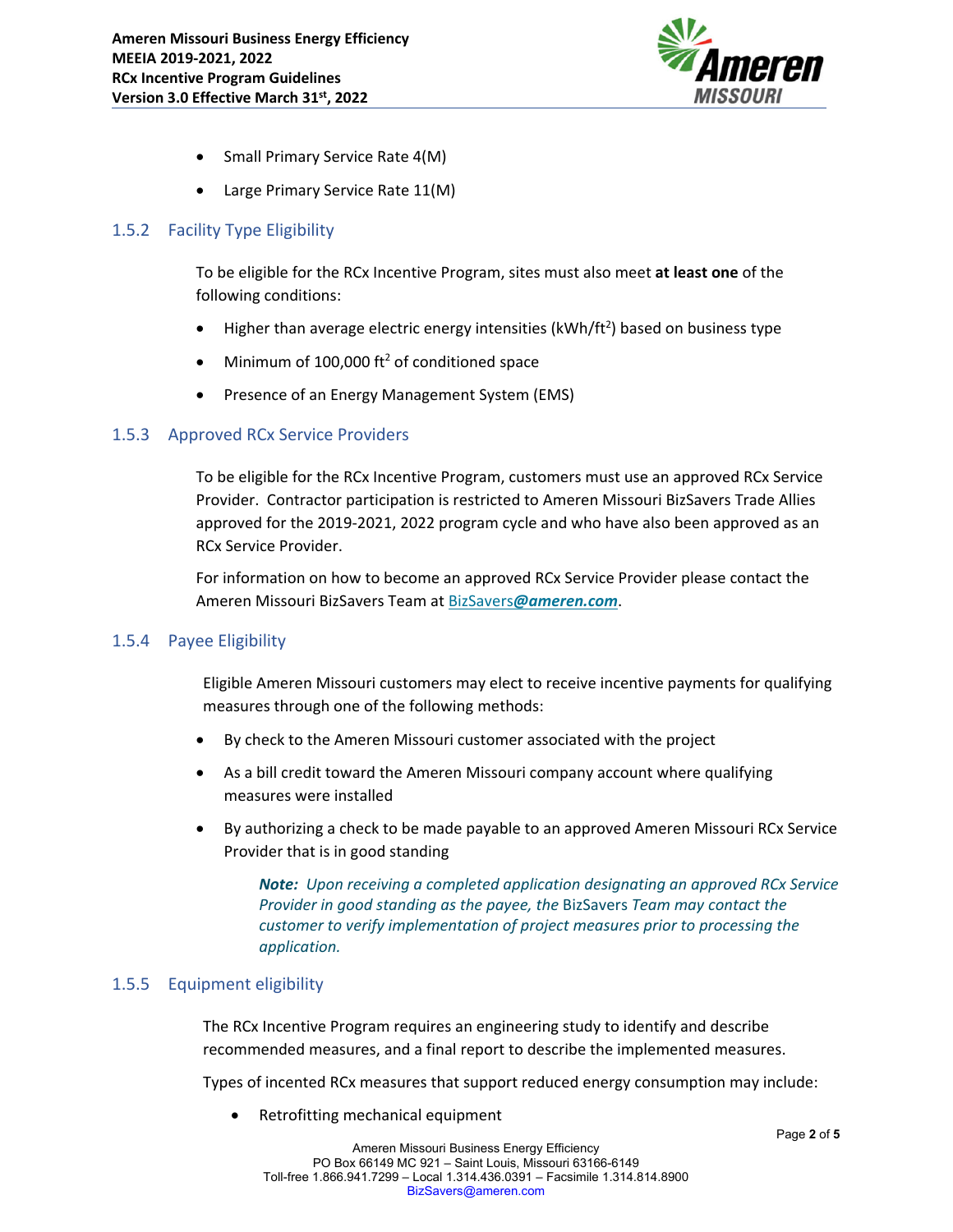

- Retrofitting/ enhancing of equipment controls
- Retro‐commissioning of controls
	- o Controlled mechanical equipment must be in relatively good condition and operating order to qualify.

Ameren Missouri electric business customers are not eligible for incentives on any equipment for which the facility type and scope of work qualify for incentives via the multifamily market rate or income qualified programs.

> *Note: For questions about whether a certain facility or equipment type is eligible for an incentive, please contact the BizSavers program office at 1.866.941.7299 or BizSavers@Ameren.com.*

#### 1.5.6 Project eligibility

RCx Incentive Program applications will be approved based on fulfillment of eligibility requirements, technical review and approval, passed inspections, and compliance with program terms and conditions.

Eligible RCx projects must demonstrate cost-effective energy savings according to a Retro-Commissioning Assessment Study.

The simple payback for the project, based on all measures, must be less than or equal to 18 months to be eligible for an RCx incentive. Measures creating a simple payback greater than 18 months for the RCx project may still be eligible for the Custom Incentive Program.

Equipment must be installed and control enhancements must be active prior to submitting completion paperwork.

## 1.6 **PROCESS**

#### 1.6.1 Initial application and study process

- 1. The first step in the RCx project application process is for an approved Ameren Missouri RCx Service Provider to work with the customer to fill out, sign, and submit an RCx Incentive Program application to the BizSavers Team. The submitted application must outline the proposed scope of the RCx study and include an estimate of the study cost
- 2. Upon receiving the application, the BizSavers Team will review and confirm site eligibility, RCx Service Provider eligibility, project information, and then approve the project to move into the study phase.

*Note: Do not proceed until you receive approval for the RCx study from the* BizSavers *Team.*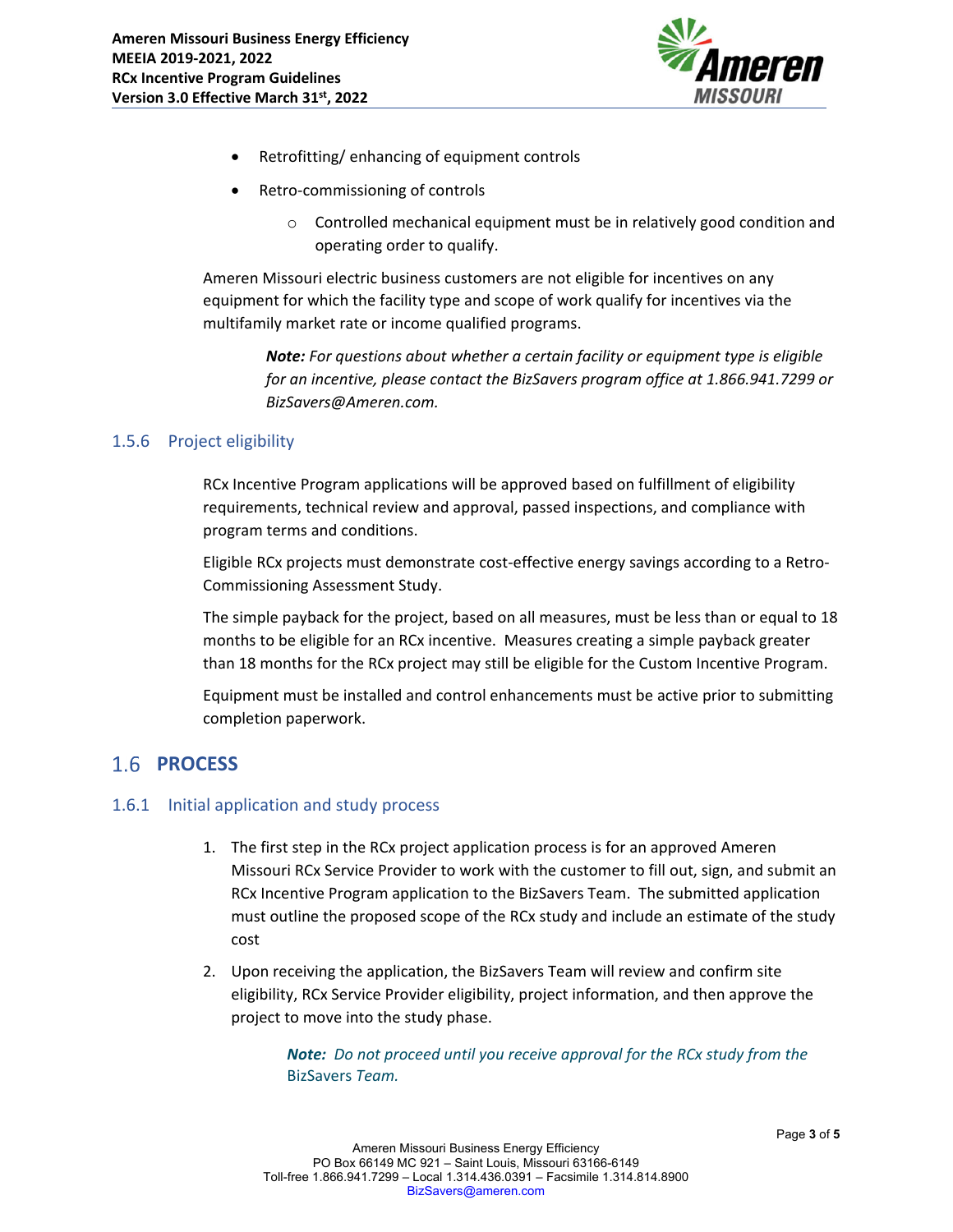

- 3. Once the study has been completed by the RCx Service Provider they will update the RCx application with energy efficiency opportunities and have the customer review and sign it. The application and study will then be submitted to the BizSavers Team. A complete study is required and should include the following:
	- a. Comparison of estimated post‐project energy consumption against the most recent actual annual usage history and/or a baseline model
	- b. The expected cost of implementation
- 4. The BizSavers Team will perform a technical review of the proposed measures resulting from the study.

*Note: An appropriately detailed and illustrated study will serve as pre‐ inspection at the discretion of the* BizSavers *Team.* 

- 5. After completing and approving the technical analysis the BizSavers Team will send an incentive offer to the RCx Service provider and customer.
- 6. The customer may begin purchasing and installing equipment after receiving Pre‐ Approval in the form of an Incentive Offer. Equipment may not be purchased or installed prior to the BizSavers Team issuing the Offer.

#### 1.6.2 Project completion

- 1. After the project is completed the customer or RCx Service Provider must notify the BizSavers Team. The BizSavers Team will provide a completion form that should be signed and submitted with completion documents. Please include the following completion documents:
	- a. The invoices submitted to the customer by the RCx Service Provider. Invoices should differentiate between study and implementation costs.
	- b. The final application updated to include any changes in the scope of work.

*Note: Any change in scope from what was offered will require recalculation of incentive amounts. The incentive may increase or decrease based on measure eligibility and incentive budget availability.*

2. The BizSavers Team will provide a final technical analysis review and approval prior to sending the incentive.

> *Note: All projects are subject to inspection after submittal of the completion paperwork and completed application. Projects with incentives greater than or equal to \$15,000 will require a post‐installation inspection.*